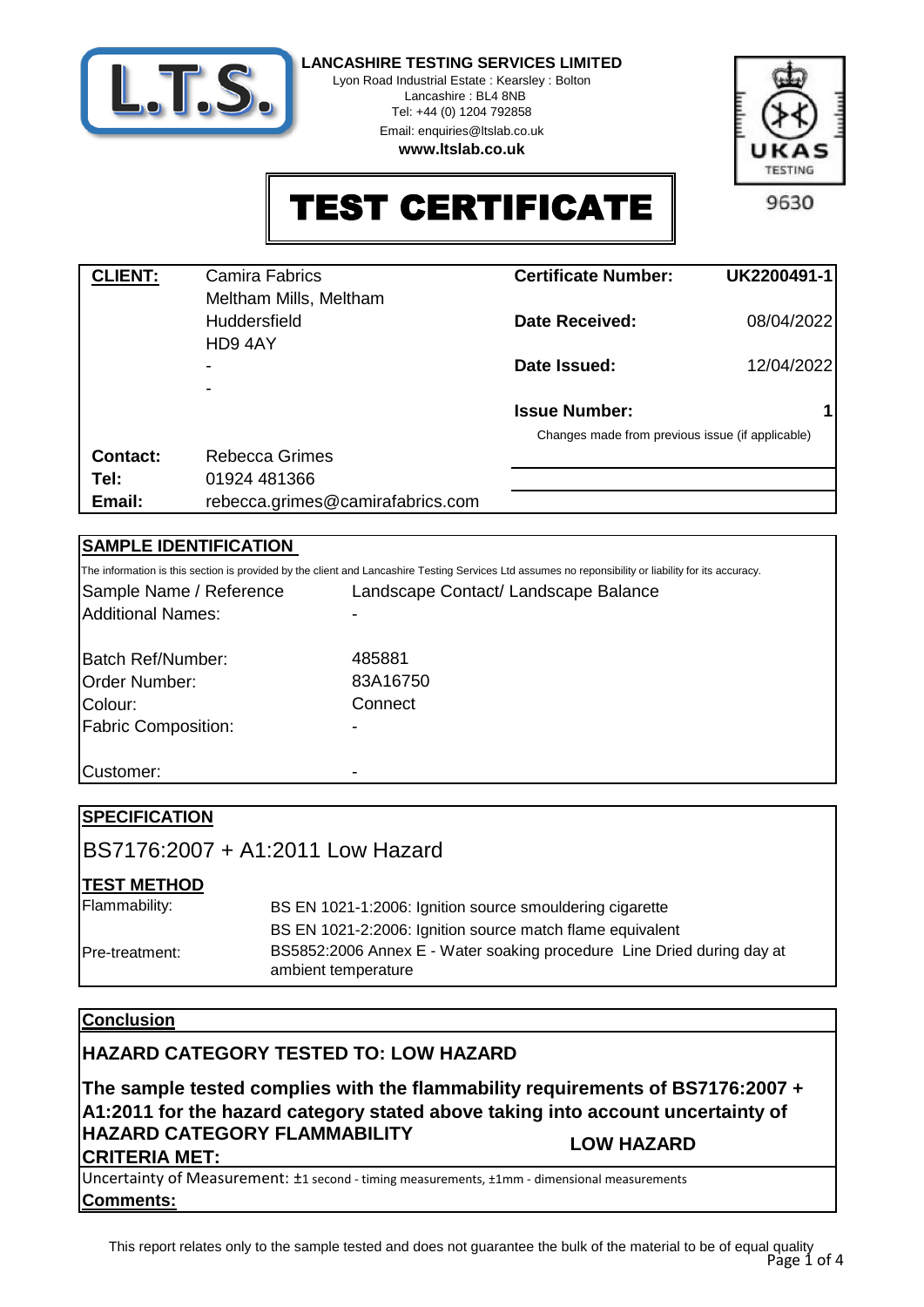

Lyon Road Industrial Estate : Kearsley : Bolton Lancashire : BL4 8NB Tel: +44 (0) 1204 792858 Email: enquiries@ltslab.co.uk

**www.ltslab.co.uk**



9630

# TEST CERTIFICATE

### **Test Results:-**

### **BS EN 1021-1:2006: Smouldering Cigarette Source**

#### **Assessment of the ignitability of upholstered furniture**

*"The following test results relate only to the ignitability of the combination of materials under the particular conditions of test; they are not intended as a means of assessing the full potential fire hazard of the materials in use."*

| Sample Code                                                                                                                                               | UK2200491<br>$-1$            |                                                                                     |                                     |                  |                       |  |
|-----------------------------------------------------------------------------------------------------------------------------------------------------------|------------------------------|-------------------------------------------------------------------------------------|-------------------------------------|------------------|-----------------------|--|
| Sample Name / Reference                                                                                                                                   |                              | Landscape Contact/ Landscape Balance                                                |                                     |                  |                       |  |
| Client                                                                                                                                                    | Camira Fabrics               |                                                                                     |                                     |                  |                       |  |
| Date of test                                                                                                                                              | 12/04/2022                   |                                                                                     |                                     |                  |                       |  |
| Pre-Treatment                                                                                                                                             |                              | BS5852:2006 Annex E - Water soaking procedure                                       |                                     |                  |                       |  |
|                                                                                                                                                           |                              | Line Dried during day at ambient temperature                                        |                                     |                  |                       |  |
| <b>Filling Type</b>                                                                                                                                       |                              | Carpenter/RX36110 Combustion Modified Foam Density 34-36kg/m <sup>3</sup> /105-115N |                                     |                  |                       |  |
| Size of test rig                                                                                                                                          |                              | Small: Back - 450 x 300 ± 2mm + Seat - 450 x 150 ± 2mm                              |                                     |                  |                       |  |
| <b>Test Conditions</b>                                                                                                                                    | Period h                     | Temperature °C                                                                      | Air Flow m/s<br>Relative humidity % |                  | Volume m <sup>3</sup> |  |
| Conditioning of test specimens                                                                                                                            | $\geq$ 24                    | $23+2$                                                                              | $50+5$                              | $≤0.2$           |                       |  |
| Testing conditions                                                                                                                                        |                              | 10-30                                                                               | 15-80                               | 0.03<br>$\geq 6$ |                       |  |
| <b>Testing Source</b>                                                                                                                                     | Smouldering Cigarette Source |                                                                                     |                                     |                  |                       |  |
| Testing time limit                                                                                                                                        |                              | 60 minutes after placement of smouldering cigarette.                                |                                     |                  |                       |  |
|                                                                                                                                                           |                              |                                                                                     | Test 1                              | Test 2           |                       |  |
| Time for cigarette to smoulder to completion (min:sec)                                                                                                    |                              |                                                                                     | 20.25                               |                  | 23.29                 |  |
| 3.1a Escalating combustion behaviour observed so that it was unsafe to<br>continue the test and active extinction was necessary                           |                              |                                                                                     | <b>NO</b>                           | <b>NO</b>        |                       |  |
| 3.1b Smouldering which largely consumed the test assembly within the test<br>period                                                                       |                              |                                                                                     | <b>NO</b>                           | <b>NO</b>        |                       |  |
| 3.1c Smouldering to the extremities of the specimen, viz upper or lower margins,<br>either side or to its full thickness, within the duration of the test |                              |                                                                                     | <b>NO</b>                           | <b>NO</b>        |                       |  |
| 3.1d Smouldering after one hour from the beginning of the test                                                                                            |                              |                                                                                     | <b>NO</b>                           | <b>NO</b>        |                       |  |
| 3.1e On final examination, evidence of active smouldering                                                                                                 |                              |                                                                                     | <b>NO</b>                           | <b>NO</b>        |                       |  |
| 3.2 Occurrence of flames initiated by a smouldering source                                                                                                |                              |                                                                                     | <b>NO</b>                           | <b>NO</b>        |                       |  |
| <b>Test Result:</b>                                                                                                                                       |                              |                                                                                     | <b>PASS</b><br><b>PASS</b>          |                  |                       |  |
|                                                                                                                                                           |                              |                                                                                     |                                     |                  |                       |  |

| <b>RESULT:</b> | <b>SMOULDERING CIGARETTE SOURCE</b> | <b>PASS</b> |
|----------------|-------------------------------------|-------------|
|----------------|-------------------------------------|-------------|

Please note that copies of this original certificate are not valid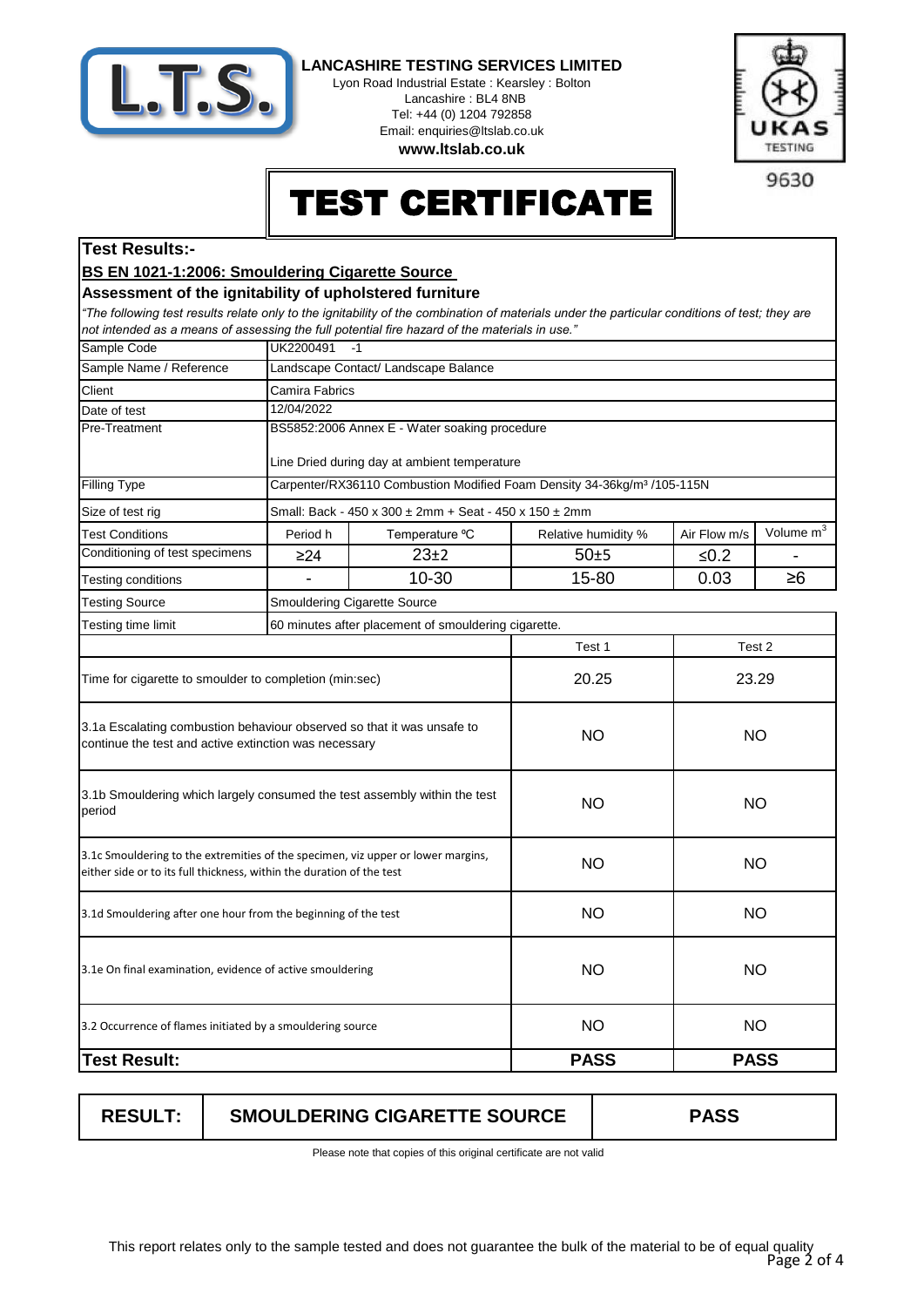

Lyon Road Industrial Estate : Kearsley : Bolton Lancashire : BL4 8NB Tel: +44 (0) 1204 792858 Email: enquiries@ltslab.co.uk

**www.ltslab.co.uk**



# TEST CERTIFICATE

### **Test Results:-**

#### **BS EN 1021-2:2006: Butane Source 1**

#### **Assessment of the ignitability of upholstered furniture**

*"The following test results relate only to the ignitability of the combination of materials under the particular conditions of test; they are not intended as a means of assessing the full potential fire hazard of the materials in use."*

| Sample Code                                                                                                                                              | UK2200491<br>$-1$                              |                                                                                     |                     |           |                |                       |
|----------------------------------------------------------------------------------------------------------------------------------------------------------|------------------------------------------------|-------------------------------------------------------------------------------------|---------------------|-----------|----------------|-----------------------|
| Sample Name / Reference                                                                                                                                  |                                                | Landscape Contact/ Landscape Balance                                                |                     |           |                |                       |
| Client                                                                                                                                                   |                                                | Camira Fabrics                                                                      |                     |           |                |                       |
| Date of test                                                                                                                                             | 12/04/2022                                     |                                                                                     |                     |           |                |                       |
| Pre-Treatment                                                                                                                                            |                                                | BS5852:2006 Annex E - Water soaking procedure                                       |                     |           |                |                       |
|                                                                                                                                                          |                                                | Line Dried during day at ambient temperature                                        |                     |           |                |                       |
| Filling Type                                                                                                                                             |                                                | Carpenter/RX36110 Combustion Modified Foam Density 34-36kg/m <sup>3</sup> /105-115N |                     |           |                |                       |
| Size of test rig                                                                                                                                         |                                                | Small: Back - 450 x 300 ± 2mm + Seat - 450 x 150 ± 2mm                              |                     |           |                |                       |
| <b>Test Conditions</b>                                                                                                                                   | $\blacksquare$                                 | Temperature °C                                                                      | Relative humidity % |           | Air Flow m/s   | Volume m <sup>3</sup> |
| Conditioning of test specimens                                                                                                                           | $\geq$ 24                                      | $23 + 2$                                                                            | $50 + 20$           |           | ≤ $0.2$        |                       |
| Testing conditions                                                                                                                                       |                                                | 10-30                                                                               | 15-80               |           | 0.03           | $\geq 6$              |
| <b>Testing Source</b>                                                                                                                                    |                                                | Butane Flame Ignition Source 1                                                      |                     |           |                |                       |
| Testing time limit                                                                                                                                       |                                                | 2 minutes after removal of burner tube (120 seconds)                                |                     |           |                |                       |
|                                                                                                                                                          |                                                | Test 1                                                                              | Test 2              |           | Test 3         |                       |
| Time for flames out (sec)                                                                                                                                |                                                | 1                                                                                   | $\overline{2}$      |           | $\overline{2}$ |                       |
| 3.1a/3.2a Escalating combustion behaviour<br>observed so that it was unsafe to continue the<br>test and active extinction was necessary                  |                                                | <b>NO</b>                                                                           | <b>NO</b>           |           | <b>NO</b>      |                       |
| 3.1b Smouldering which largely consumed the<br>test assembly within the test period                                                                      |                                                | <b>NO</b>                                                                           | <b>NO</b>           |           | <b>NO</b>      |                       |
| 3.1c Smouldering to the extremities of the<br>specimen, upper or lower margins, either side or to<br>its full thickness, within the duration of the test |                                                | <b>NO</b>                                                                           | <b>NO</b>           | <b>NO</b> |                |                       |
| 3.1d Smouldering after one hour from the beginning<br>of the test                                                                                        |                                                | <b>NO</b>                                                                           | <b>NO</b>           | <b>NO</b> |                |                       |
| 3.1e On final examination, evidence of active<br>smouldering                                                                                             |                                                | <b>NO</b>                                                                           | <b>NO</b>           | <b>NO</b> |                |                       |
| 3.2b Burning which larely consumed the test<br>assembly within the test period                                                                           |                                                | <b>NO</b>                                                                           | <b>NO</b>           | <b>NO</b> |                |                       |
| 3.2c Flame Front reached the lower margins, either<br>side or to its full thickness, within the duration of<br>the test                                  |                                                | <b>NO</b>                                                                           | <b>NO</b>           |           | <b>NO</b>      |                       |
| 3.2d flaming continued for more than 120 seconds<br>after removal of the burner tube                                                                     |                                                | <b>NO</b>                                                                           | <b>NO</b>           |           | <b>NO</b>      |                       |
| <b>Test Result:</b>                                                                                                                                      |                                                | <b>PASS</b>                                                                         | <b>PASS</b>         |           | <b>PASS</b>    |                       |
| <b>RESULT:</b>                                                                                                                                           | <b>BUTANE IGNITION SOURCE 1</b><br><b>PASS</b> |                                                                                     |                     |           |                |                       |

**1 Issue Number:**

Please note that copies of this original certificate are not valid